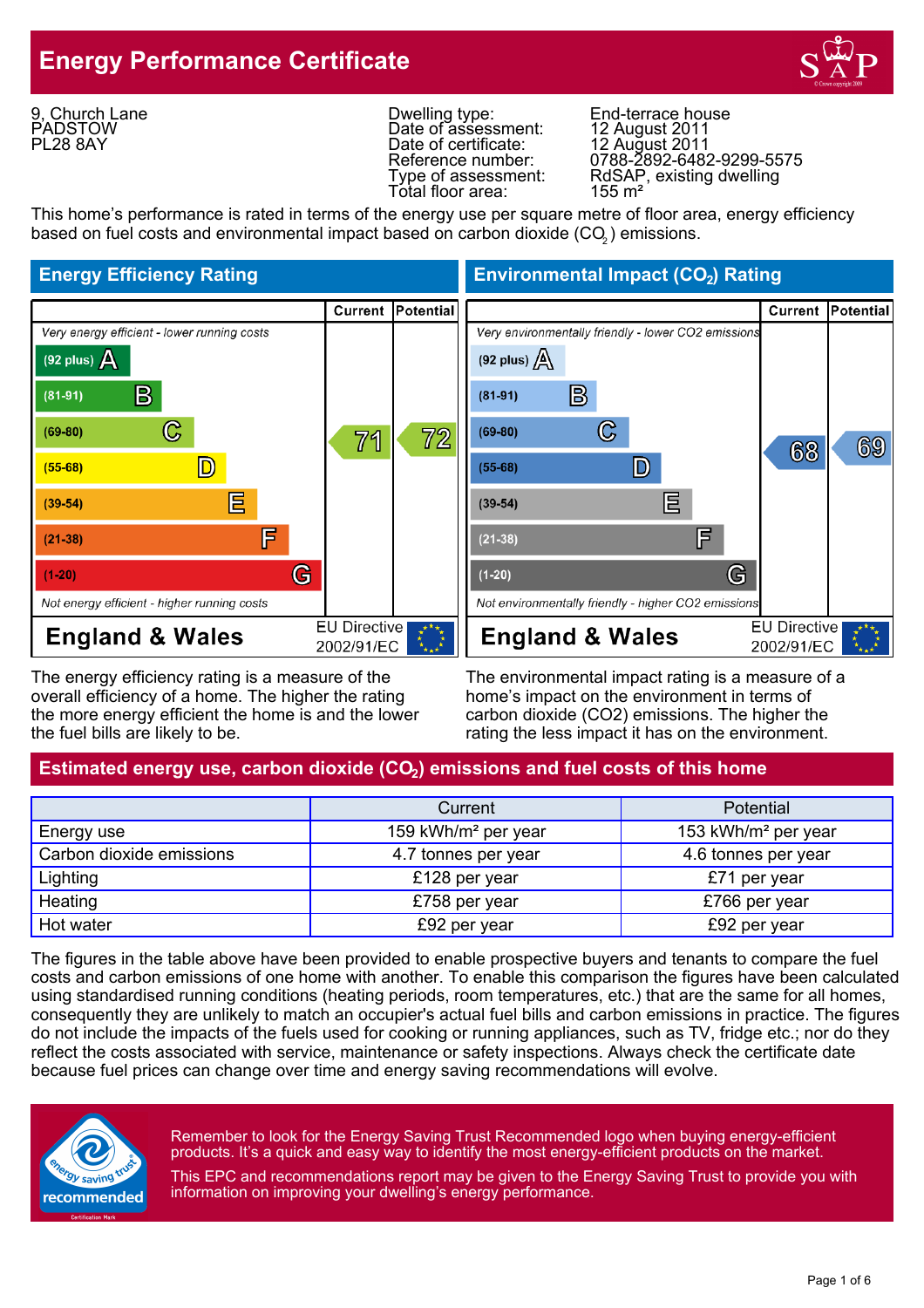#### **About this document**

The Energy Performance Certificate for this dwelling was produced following an energy assessment undertaken by a qualified assessor, accredited by Stroma Certification, to a scheme authorised by the Government. This certificate was produced using the RdSAP 2009 assessment methodology and has been produced under the Energy Performance of Buildings (Certificates and Inspections) (England and Wales) Regulations 2007 as amended. A copy of the certificate has been lodged on a national register.

| Assessor's accreditation number:<br>Assessor's name: | STRO002219<br><b>Wayne Lewis</b>                       |
|------------------------------------------------------|--------------------------------------------------------|
| Company name/trading name:                           | <b>CREDIBLE ENERGY LIMITED</b>                         |
| Address:                                             | West Lancs Investment Centre, White Moss Business Park |
|                                                      | SKELMERSDALE, WN8 9TG                                  |
| Phone number:                                        | 01695 552360                                           |
| Fax number:                                          | 0870 386 6101                                          |
| E-mail address:                                      | hips@credibleenergy.co.uk                              |
| Related party disclosure:                            | No related party                                       |

#### **If you have a complaint or wish to confirm that the certificate is genuine**

Details of the assessor and the relevant accreditation scheme are as above. You can get contact details of the accreditation scheme from their website at www.stroma.com together with details of their procedures for confirming authenticity of a certificate and for making a complaint.

#### **About the building's performance ratings**

The ratings on the certificate provide a measure of the building's overall energy efficiency and its environmental impact, calculated in accordance with a national methodology that takes into account factors such as insulation, heating and hot water systems, ventilation and fuels used. The average Energy Efficiency Rating for a dwelling in England and Wales is band E (rating 50).

Not all buildings are used in the same way, so energy ratings use 'standard occupancy' assumptions which may be different from the specific way you use your home. Different methods of calculation are used for homes and for other buildings. Details can be found at www.communities.gov.uk/epbd.

Buildings that are more energy efficient use less energy, save money and help protect the environment. A building with a rating of 100 would cost almost nothing to heat and light and would cause almost no carbon emissions. The potential ratings on the certificate describe how close this building could get to 100 if all the cost effective recommended improvements were implemented.

#### **About the impact of buildings on the environment**

One of the biggest contributors to global warming is carbon dioxide. The way we use energy in buildings causes emissions of carbon. The energy we use for heating, lighting and power in homes produces over a quarter of the UK's carbon dioxide emissions and other buildings produce a further one-sixth.

The average household causes about 6 tonnes of carbon dioxide every year. Adopting the recommendations in this report can reduce emissions and protect the environment. You could reduce emissions even more by switching to renewable energy sources. In addition there are many simple everyday measures that will save money, improve comfort and reduce the impact on the environment. Some examples are given at the end of this report.

# **Directgov**

**Click www.epcadviser.direct.gov.uk our online tool which uses information from this EPC to show you how to save money on your fuel bills.**

Further information about Energy Performance Certificates can be found under Frequently Asked Questions at www.epcregister.com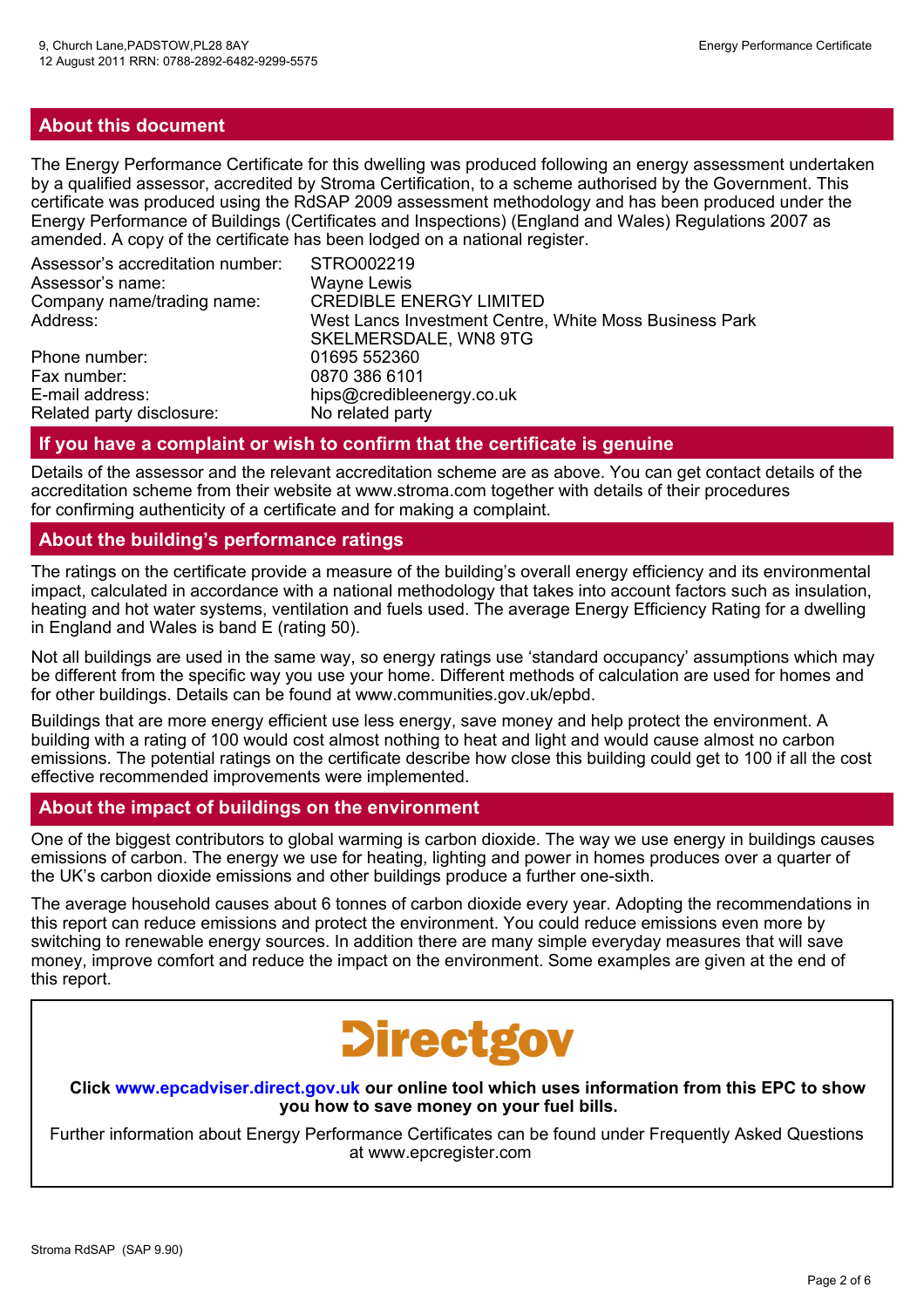#### **Recommendations**

The measures below are cost effective. The performance ratings after improvement listed below are cumulative, that is they assume the improvements have been installed in the order that they appear in the table. The indicative costs are representative for most properties but may not apply in a particular case.

| Lower cost measures                                      | <b>Indicative Cost</b> | Typical savings<br>per year | Ratings after improvement |                      |
|----------------------------------------------------------|------------------------|-----------------------------|---------------------------|----------------------|
|                                                          |                        |                             | Energy efficiency         | Environmental impact |
| Low energy lighting for all fixed outlets                | £50                    | £49                         | C <sub>72</sub>           | C <sub>69</sub>      |
| Total                                                    |                        | £49                         |                           |                      |
| <b>Potential energy efficiency rating</b>                |                        |                             | C <sub>72</sub>           |                      |
| Potential environmental impact (CO <sub>2</sub> ) rating |                        |                             | C 69                      |                      |

#### **Further measures to achieve even higher standards**

The further measures listed below should be considered in addition to those already specified if aiming for the highest possible standards for this home. However you should check the conditions in any covenants, planning conditions, warranties or sale contracts. The indicative costs are representative for most properties but may not apply in a particular case.

| 2 Solar photovoltaic panels, 2.5 kWp                    | $E11,000 - E20,000$ | £222            | C 79            | C 76 |
|---------------------------------------------------------|---------------------|-----------------|-----------------|------|
| <b>Enhanced energy efficiency rating</b>                |                     | C <sub>79</sub> |                 |      |
| Enhanced environmental impact (CO <sub>2</sub> ) rating |                     |                 | C <sub>76</sub> |      |

Improvements to the energy efficiency and environmental impact ratings will usually be in step with each other. However, they can sometimes diverge because reduced energy costs are not always accompanied by a reduction in carbon dioxide  $(CO<sub>2</sub>)$  emissions.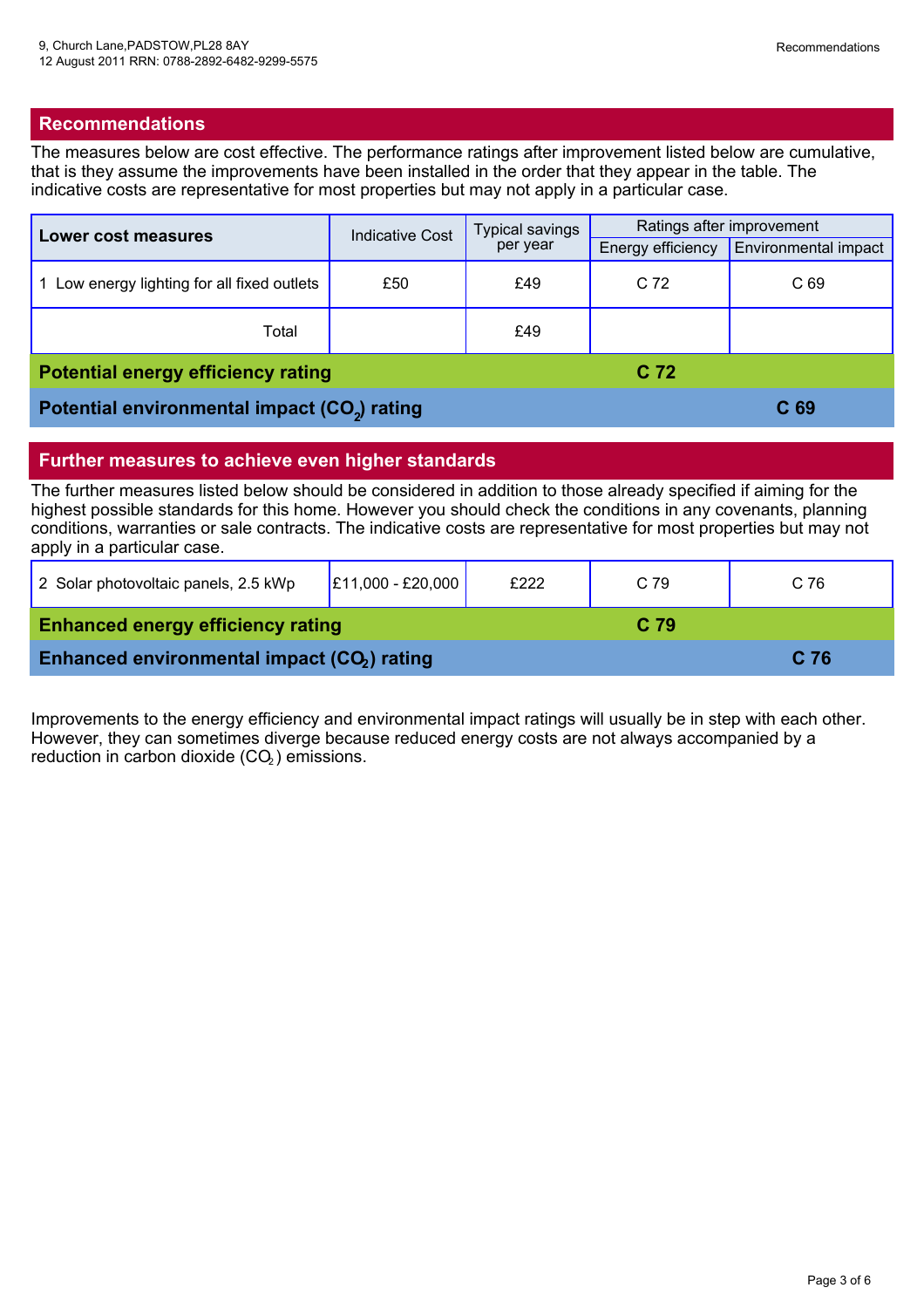The table below gives an assessment of the key individual elements that have an impact on this home's energy and environmental performance. Each element is assessed by the national calculation methodology; 1 star means least efficient and 5 stars means most efficient. The assessment does not take into consideration the physical condition of any element. 'Assumed' means that the insulation could not be inspected and an assumption has been made in the methodology based on age and type of construction.

| Element                                 |                                                                                              | <b>Current Performance</b> |                |
|-----------------------------------------|----------------------------------------------------------------------------------------------|----------------------------|----------------|
|                                         | Description                                                                                  | Energy efficiency          | Environmental  |
| Walls                                   | Granite or whin, as built, insulated (assumed)<br>Cavity wall, as built, insulated (assumed) | ★★★★☆<br>★★★★☆             | ★★★★☆<br>★★★★☆ |
| Roof                                    | Pitched, 200 mm loft insulation<br>Roof room(s), insulated (assumed)                         | ★★★★☆<br>★★★★☆             | ★★★★☆<br>★★★★☆ |
| Floor                                   | Solid, no insulation (assumed)                                                               |                            |                |
| Windows                                 | Fully double glazed                                                                          | ★★★☆☆                      | ★★★☆☆          |
| Main heating                            | Boiler and radiators, mains gas                                                              | ★★★★☆                      | ★★★★☆          |
| Main heating controls                   | Programmer, room thermostat and TRVs                                                         | ★★★★☆                      | ★★★★☆          |
| Secondary heating                       | None                                                                                         |                            |                |
| Hot water                               | From main system                                                                             | ★★★★☆                      | ★★★★☆          |
| Lighting                                | Low energy lighting in 20% of fixed outlets                                                  | ★★☆☆☆                      | ★★☆☆☆          |
| <b>Current energy efficiency rating</b> |                                                                                              | C <sub>71</sub>            |                |
|                                         | Current environmental impact (CO <sub>2</sub> ) rating                                       |                            | D 68           |

See addendum on the last page relating to items in the table above.

#### **Low and zero carbon energy sources**

None

#### **Renewable Heat Incentive**

You could receive 20 years of RHI payments and help reduce carbon emissions by replacing your existing heating system with one that generates renewable heat and, where appropriate, having your loft insulated to 150 mm and cavity walls filled. The energy required for space and water heating shown below would form the basis of the payments. The Department of Energy and Climate Change has up-to date information on technologies supported and the support levels at www.decc.gov.uk/rhi.

This dwelling: Loft insulation less than 150 mm, Cavity walls insulated

| Heat demand for RHI          | <b>Existing dwelling</b> | With <b>loft</b><br>insulation only | With cavity<br>insulation only | With loft and<br>cavity insulation |
|------------------------------|--------------------------|-------------------------------------|--------------------------------|------------------------------------|
| Space heating (kWh per year) | 13,823                   | 13,823                              | -                              | -                                  |
| Water heating (kWh per year) | 2,326                    |                                     |                                |                                    |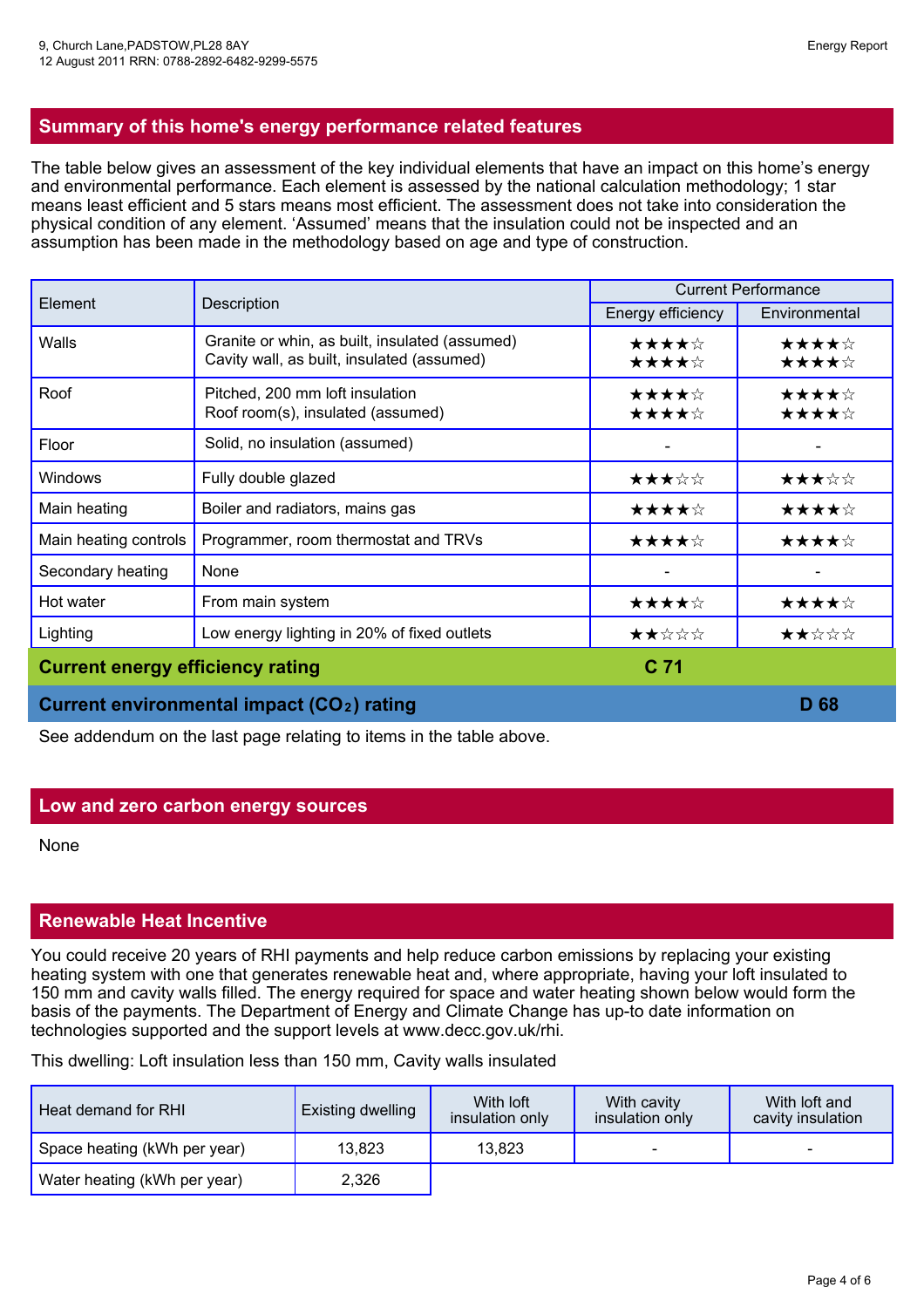#### **About the cost effective measures to improve this home's performance ratings**

If you are a tenant, before undertaking any work you should check the terms of your lease and obtain approval from your landlord if the lease either requires it, or makes no express provision for such work.

#### **Lower cost measures**

These measures are relatively inexpensive to install and are worth tackling first. The indicative costs of measures included earlier in this EPC include the costs of professional installation in most cases. Some of the cost effective measures below may be installed as DIY projects which will reduce the cost. DIY is not always straightforward, and sometimes there are health and safety risks, so take advice before carrying out DIY improvements.

#### **1 Low energy lighting**

Low energy light bulbs last up to 12 times longer than ordinary ones and reduce lighting costs.

#### **About the further measures to achieve even higher standards**

Further measures that could deliver even higher standards for this home. You should check the conditions in any covenants, planning conditions, warranties or sale contracts before undertaking any of these measures. If you are a tenant, before undertaking any work you should check the terms of your lease and obtain approval from your landlord if the lease either requires it, or makes no express provision for such work.

#### **2 Solar photovoltaic (PV) panels**

A solar PV system converts light directly into electricity via panels placed on the roof and can be used throughout the home. Building Regulations apply to this work and planning restrictions may apply. You could be eligible for <sup>a</sup> Feed-in Tariff which could appreciably increase the savings beyond those shown on your EPC, provided that both the product and the installer are certified by the Microgeneration Certification Scheme (or equivalent). Details of local MCS installers are available at www.microgenerationcertification.org.

#### **What can I do today?**

Actions that will save money and reduce the impact of your home on the environment include:

- Ensure that you understand the dwelling and how its energy systems are intended to work so as to obtain the maximum benefit in terms of reducing energy use and CO2 emissions.
- Check that your heating system thermostat is not set too high (in a home, 21°C in the living room is suggested) and use the timer to ensure you only heat the building when necessary.
- Make sure your hot water is not too hot a cylinder thermostat need not normally be higher than 60°C.
- Turn off lights when not needed and do not leave appliances on standby. Remember not to leave chargers
- Close your curtains at night to reduce heat escaping through the windows.
- If you're not filling up the washing machine, tumble dryer or dishwasher, use the half-load or economy programme.
- Check the draught-proofing of windows and replace it if appropriate.
- If you have unused open chimneys consider blocking them off (making provision for a ventilation opening and a cowl on top of the chimney to avoid dampness).

For advice on how to take action and to find out about offers available to help make your home more energy efficient, call 0800 512 012 or visit www.energysavingtrust.org.uk.